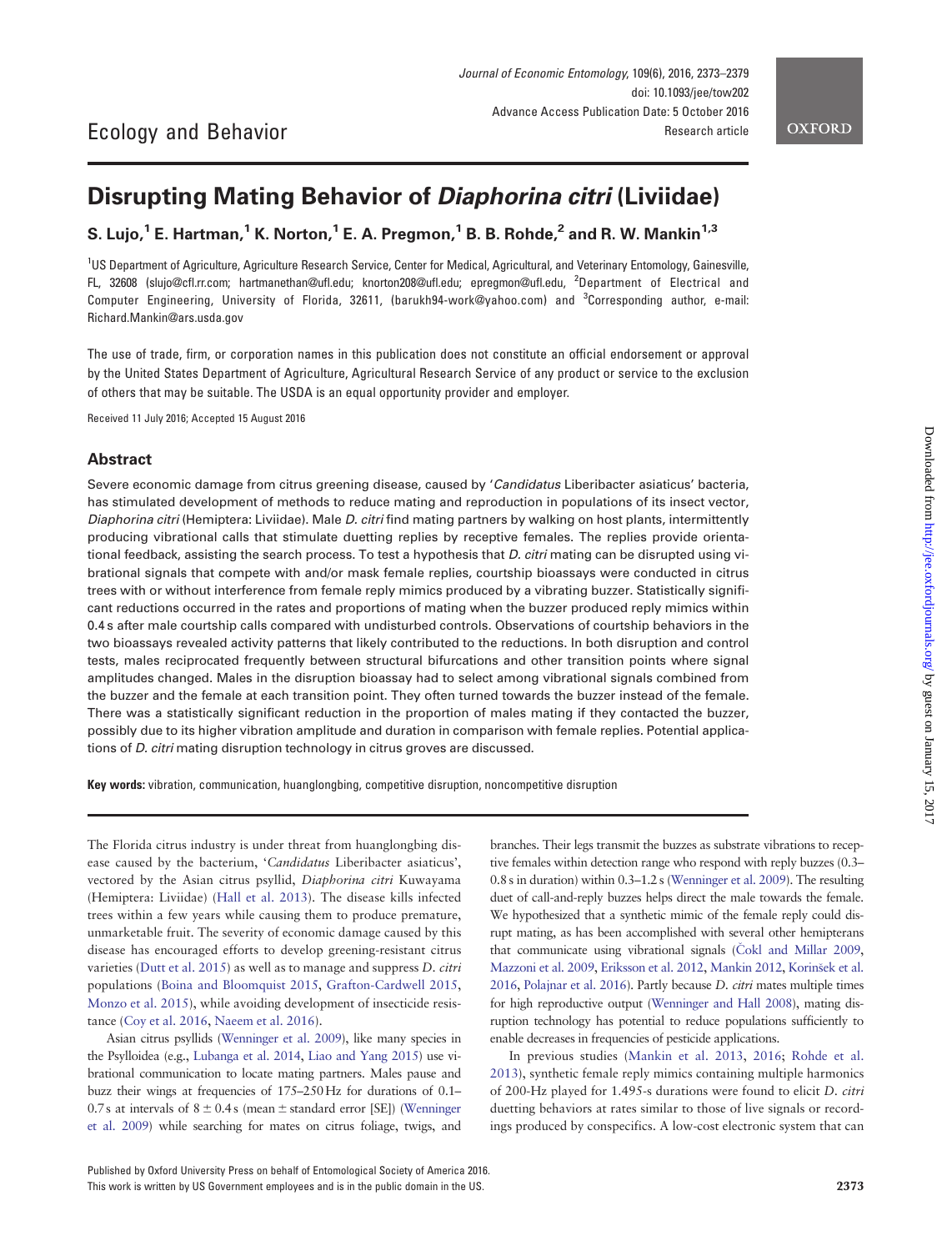detect male calls and respond with synthetic replies was described in [Mankin et al. \(2013, 2016\)](#page-5-0). For this report, the electronic system was operated in bioassays to determine whether differences could be observed in the courtship of duetting pairs in the presence or absence of interference from female reply mimics.

## Materials and Methods

#### Insects and Observation Arena

Diaphorina citri were reared in a greenhouse at the United States Department of Agriculture, Agricultural Research Service, Center for Medical, Agricultural, and Veterinary Entomology (CMAVE), Gainesville, FL under procedures described in [Paris et al. \(2013\)](#page-6-0). Nymphs were isolated onto separate young Citrus macrophylla and kept enclosed in clear containers until testing. Pairs of previously unmated, 4–15 d males and females were tested during the typical mating hours of 10 a.m.–3 p.m. ([Wenninger and Hall 2007](#page-6-0)). After testing, they were released into the CMAVE greenhouse colony.

For each test, a 30-cm-height tree was chosen randomly from a set of four young C. macrophylla Wester plants kept separately in the CMAVE greenhouse. After each day of testing, the trees were returned to the greenhouse.

Testing was conducted in an anechoic chamber at the CMAVE laboratory supplied with video and audio monitoring and recording instruments ([Mankin et al. 2013](#page-5-0), [Zagvazdina et al. 2015](#page-6-0)). Each tree had multiple branches, serving as an arena providing three or more different search paths. To avoid disturbance, the bioassayer observed the test from outside the chamber using a monitor connected to the video camera and recorder system. An accelerometer attached with clips near the base of the tree detected vibrational signals that the bioassayer monitored with headphones from a digital audio recorder. Raven Pro 1.5 [\(Charif et al. 2008](#page-5-0)) was used to display the signals and conduct spectral and temporal pattern analyses on a desktop computer.

#### Female Reply Mimics

Before each test, a contact microphone and a piezoelectric buzzer were attached with small binder clips a few cm above the accelerometer near the base of the tree. The microphone supplied substrate vibration signals to a microcontroller platform [\(Mankin et al. 2013](#page-5-0), [2016\)](#page-5-0) which distinguished male calls from background noise using a signal processing algorithm, generating and transmitting a female reply mimic to the buzzer automatically whenever it detected a male call. The time between the end of the male call and the initiation of the reply mimic, 0.1–0.4s, was governed by the speed of the signal acquisition and processing algorithms, and by the response time of the bioassayer when the microcontroller failed to recognize the call ([Mankin](#page-5-0) [et al. 2016](#page-5-0)). In this study, the resistance in the piezoelectric buzzer circuit was set at 10 k $\Omega$ , which resulted in mimic signal amplitudes approximately onefold to fivefold greater than female signal amplitudes, as observed in examples in the Results section.

#### Mating Disruption and Control Bioassay Procedures

Using a walker device described in [Pregmon et al. \(2016\),](#page-6-0) the male and female were placed on outer leaves of two different upward pointing branches. Each of the 32 disruption and 30 control tests began when the male made its initial call and ended after 1 h or when mating began, whichever occurred first. If the male did not initiate calling within 5 min after placement on the tree, the buzzer was triggered manually, which usually stimulated the male to initiate calling within about 30 s.

For each test, the bioassayer noted the tree identity and insect locations, the insects' ages, whether or not mating occurred or the

male contacted the buzzer, and the times for the beginning of the test, the first male call, the first female reply, the first buzzer contact, and the beginning of mating. In addition, notes were made for subsequent analysis of the patterns and timing of duetting and searching behaviors during periods when the males were within view of the video camera, including the durations between male calls during first the 5 min after an initial call.

Whenever the male called in a mating disruption test, the buzzer signal was triggered automatically by the microcontroller (or manually by the bioassayer monitoring the test if the microcontroller failed to recognize the call). This allowed the male to select its direction towards the female or the synthetic reply. In control bioassays, the synthetic reply was not triggered after a male call.

#### Statistical Analyses

A Cox proportional hazards model ([Cox 1972\)](#page-5-0) was fitted to the hazard functions for mating disruption and control bioassays. The regression model (PHREG procedure, [SAS Institute Inc. 2012](#page-6-0)) was

$$
minute * status = bioassay,
$$
\n(1)

where minute measured the time in minutes from the beginning of the test until mating, status was a censoring variable (the data were censored if the test ended before mating occurred), and bioassay determined the regression coefficient for the ratio of the disruption and control hazard functions.

Nonparametric analysis of variance (NPAR1WAY, [SAS Institute](#page-6-0) [Inc. 2012](#page-6-0)) was performed to compare the relative rate of mating per test, Mating rate, in disruption and control bioassays,

$$
Mating rate = 1 - t/TD,
$$
\n(2)

where  $t$  was the time until mating initiation (in minutes), and  $TD$ was the test duration, 60 min. If mating did not occur, t was set equal to TD.

A contingency test was performed in the disruption bioassay to compare the proportions of pairs successfully mating with or without having contacted the buzzer (JMP, [SAS Institute Inc. 2015\)](#page-6-0). Contingency tests also were performed to compare proportions of matings in the two bioassays, as well to compare the proportions of 'orientation success,' i.e., searches in which the male successfully found and mated with the female or contacted the buzzer. For bioassays where the male could be observed on the monitor during the first 5 min after the initial male call, a Welch's unequal-variance t-test was conducted to compare mean times between male calls in disruption and control tests.

## **Results**

Playback of synthetic female replies upon detection of male vibrational courtship calls resulted in a statistically significant difference in the proportion of D. citri mating in disruption tests, 0.125, compared with undisturbed control tests, 0.567 ([Fig. 1,](#page-2-0) [Table 1A\)](#page-2-0). The Cox proportional hazards analysis indicated that the regression parameter for bioassay (equation 1) was significantly different in the survival curves for disruption and control, with Wald  $\chi^2$  = 5.28 (df = 1,  $P = 0.02$ ). This difference resulted in a significantly reduced relative rate of mating (equation 2) in disruption tests, 0.07 matings/ h, compared with control tests, 0.42 matings/h ([Table 1B\)](#page-2-0). In addition, contingency analysis ([SAS Institute Inc. 2015\)](#page-6-0) revealed a statistically significant reduction in the proportion of males mating if they had contacted the buzzer in the disruption bioassay (likelihood ratio  $\chi^2$  = 4.097, df = 1, P = 0.04).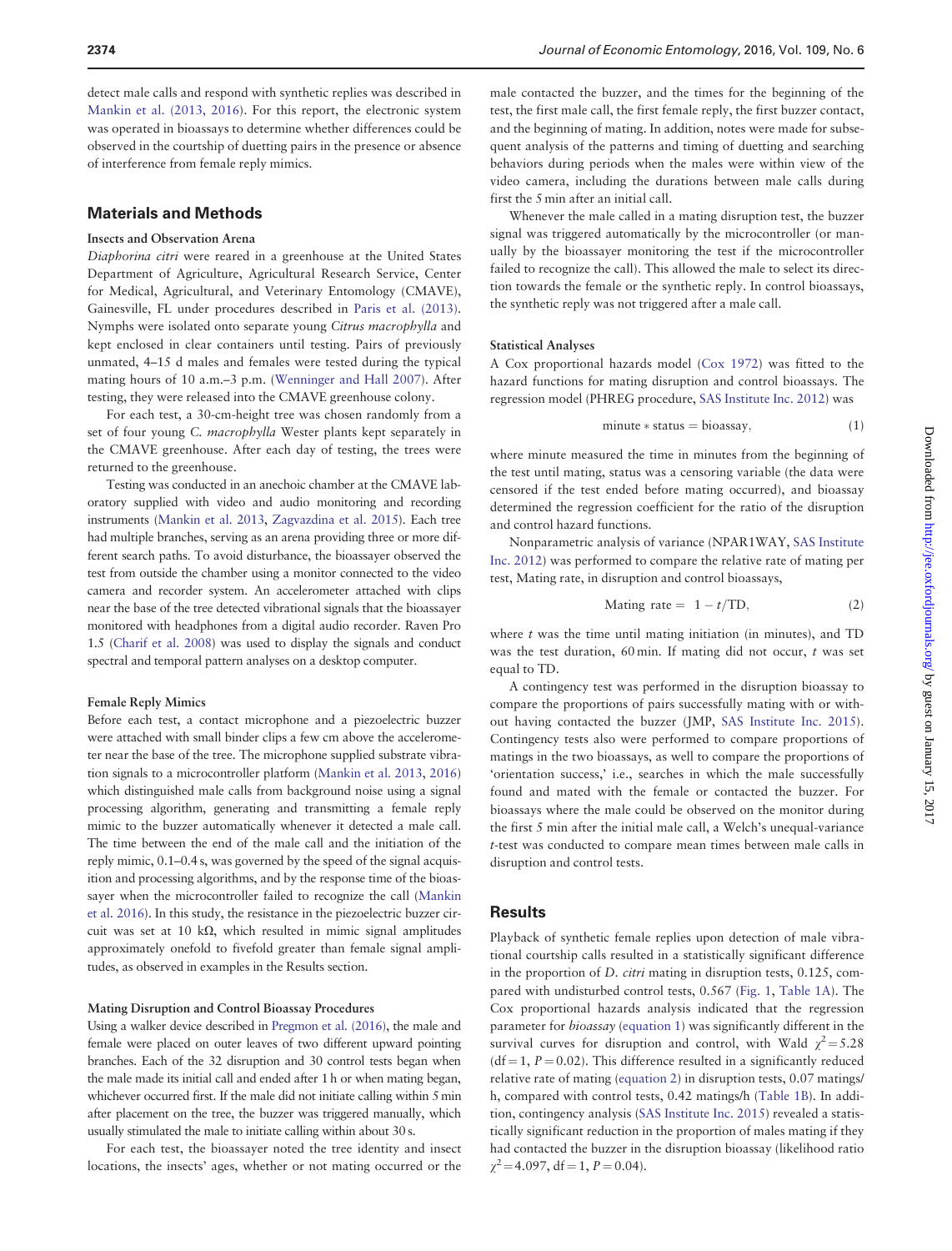<span id="page-2-0"></span>

Fig. 1. Percentages of psyllids remaining unmated in disruption (solid line) and control (dashed line) bioassays during the 1-h test period.

Table 1. Differences between control and disruption bioassays for A) proportions of mating pairs, B) mean relative rates of mating initiation (equation 2), and C) mean time between male calls during first 5 min after initial call

| Measurement                                                                  | Control            | Disruption Test value P                         |                                           |                                   |
|------------------------------------------------------------------------------|--------------------|-------------------------------------------------|-------------------------------------------|-----------------------------------|
| A) Proportion mating<br>B) Relative mating rate<br>C) Time between calls (s) | 0.42(30)<br>9.0(6) | $0.567(30)$ $0.125(32)$<br>0.07(32)<br>10.1(14) | $13.485^a$<br>$15.415^{b}$<br>$0.551^{c}$ | $0.0002*$<br>${<}0.001*$<br>0.590 |

The numbers of observations in the measurements are listed in parenthesis. \*Statistically significant differences ( $P < 0.05$ ) between control and disruption bioassays are indicated by \*.

<sup>a</sup> Pearson  $\chi^2$ , df = 1, null hypothesis: proportions of mating are independent of bioassay.

 $b$  Mann–Whitney U, df = 1, Null hypothesis: relative mating initiation rates are independent of bioassay.

 $\epsilon$  Welch's  $t$  (two-sample assuming unequal variances and normal distributions),  $df = 15$ , null hypothesis: mean times between calls are independent of bioassay. Normality was tested using Shapiro–Wilk W test [\(SAS Institute Inc.](#page-6-0) [2015](#page-6-0)), which indicated that times between calls were distributed normally in disruption (W = 0.897, P = 0.10) and control (W = 0.863, P = 0.20).

Examples of similarities and differences among tests in the two bioassays are seen in Figs. 2 and [3](#page-3-0). A 60-s interval of a mating disruption test (Fig. 2) shows a series of five calls, each followed by a duetting reply mimic within  $0.38 \pm 0.11$  s. The male in this example failed to locate either the female or the buzzer during the 1 h disruption test. For comparison, a 60-s interval is shown from a control test wherein mating occurred ([Fig. 3\)](#page-3-0). The female replied within  $0.56 \pm 0.08$  s to all but one of the male calls in this interval. There was a relatively constant, 4–10 s interval between male calls during the 19 min this male required to find the female. The female reply was larger in amplitude than the male call in this example. However, the relative amplitudes of the detected signals depended on the substrates from which they were calling and their distances from the accelerometer; consequently, there was considerable variation in relative amplitudes of male and female signals in different tests. Notable similarities among the male and female signals in Figs. 2 and [3](#page-3-0) include the occurrence of strong harmonics between 1 and 2.4 kHz in the two spectrograms. This similarity was observed as well in numerous other disruption and control tests, including [Rohde et al. \(2013\).](#page-6-0)

The reply mimics often overlapped or completely masked the female replies in disruption tests. An example ([Fig. 4](#page-3-0)) shows a female reply beginning approximately 1.35 s after the beginning of the recording, 0.15 s before the end of a reply mimic, and ending 0.22 s after the mimic ended. Despite the higher amplitude of the mimic, the female signal is visible in the spectrogram due to slight differences between the mimic harmonics and the female harmonics. In this example the female had a dominant harmonic at 1.2 kHz. This recording was obtained from a disruption test where no mating occurred and the male contacted the buzzer. In six of the disruption tests (19%), it was observed that the female ceased replying to the male after the buzzer had produced 1–3 reply mimics.

It should be noted also that in approximately 10–15% of control tests, the female replied to some but not all male calls (including an instance in [Fig. 3\)](#page-3-0). There were 11 (discarded) trials during which either the male or the female did not signal within 20 min after the beginning of the test.



Fig. 2. Oscillogram (A) and spectrogram (B) of male calls and female reply mimics collected over a 60 s interval containing the first male call in a mating disruption test. Darker shades in the spectrogram indicate frequencies of higher energy at the specified time. The calls by the male in this test had dominant frequency harmonics of 1.0 or 1.2 kHz.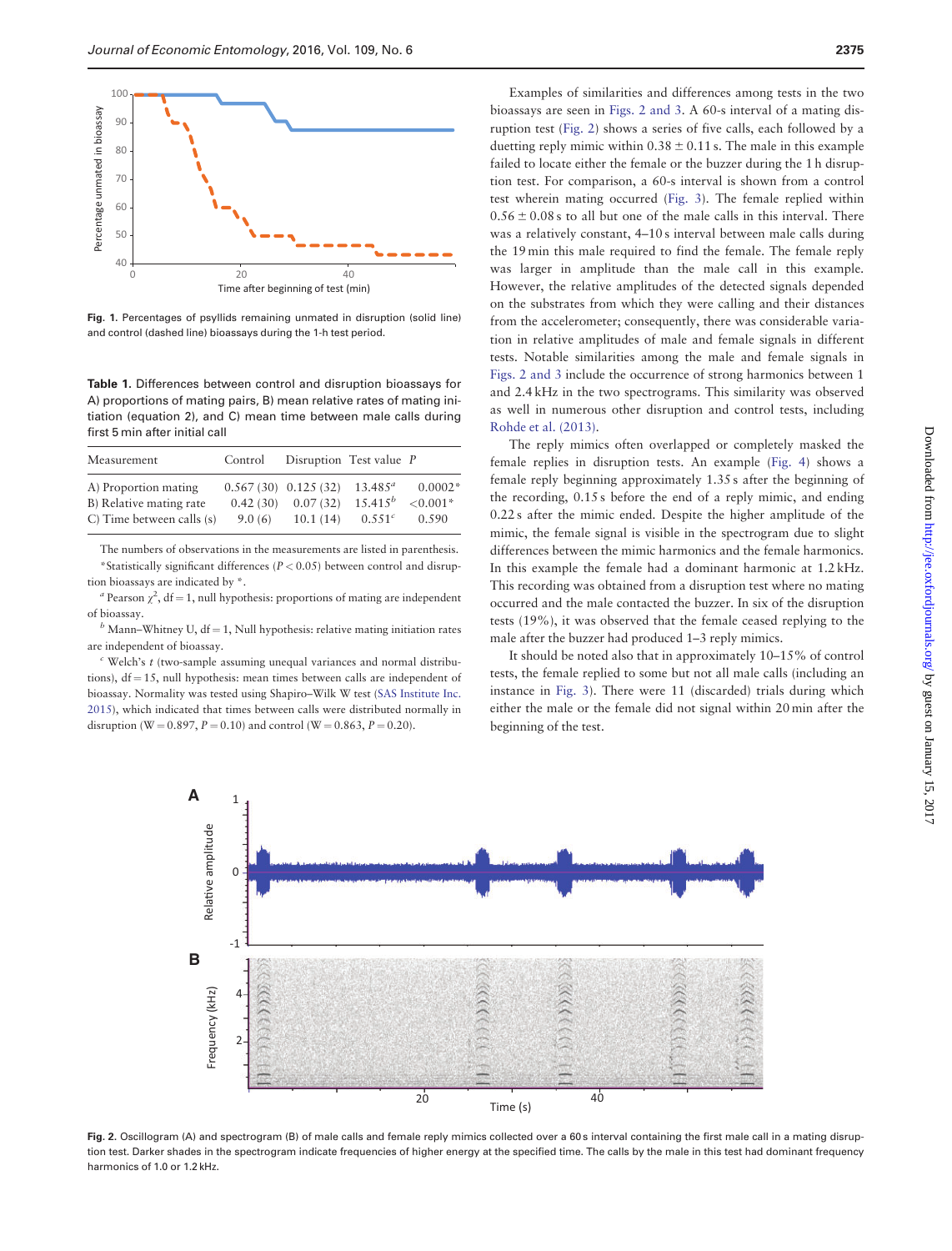<span id="page-3-0"></span>

Fig. 3. Oscillogram (A) and spectrogram (B) of male calls and female replies collected over a 60 s period of courtship duetting in a control test. Darker shades in the spectrogram indicate frequencies of higher energy at the specified time. Both the male and female varied considerably in call amplitudes and durations, but both had strong harmonics at 1 kHz.



Fig. 4. Oscillogram (A) and spectrogram (B) of a synthetic reply mimic that overlaps a female reply shown in dashed box. The mimic has greater amplitude than the female reply, but the reply appears clearly in the spectrogram at its dominant frequency harmonic, 1.2 kHz, as well as at additional harmonics between 1.4 and 2.4 kHz. Darker shades in the spectrogram indicate frequencies of higher energy at the specified time.

Analysis of video recordings of searching behaviors in the disruption and control bioassays revealed activity patterns that likely contributed to the reductions of mating in the disruption tests.

#### Video Analyses of Control Tests

In a majority of control tests, the male moved to the end of the petiole of the leaf on which it had settled initially, paused, and called. Then it moved forward rapidly along a branch, thereafter continuing a pattern of pauses, calls, and then forward or reverse movements. The times between calls were of varying durations, with a range of approximately  $3-15$  s and a mean of  $9.00 \pm 1.38$  s between successive male calls for the first 5 min after the initial male call ([Table 1C](#page-2-0)). Typically the males would pause to call at

the beginning or end of a leaf, a bifurcation, or other usually visually identifiable transition point. At such transition points, the male frequently but not always moved towards a duetting reply. The male often travelled multiple times between pairs of previously visited transition points before it eventually traveled towards the duetting reply. Typically, several instances of such reciprocating behavioral patterns occurred, each instance ending somewhat closer to the female. The process continued until the male reached the female or ceased searching. When the male reached the female before the end of the 1 h test, the mean time from the beginning of the test until mating was  $15.9 \pm 2.38$  min (n = 17), sometimes with more than a hundred reversals of direction among transition points. In this study, all of the males initiated mating if they found the female.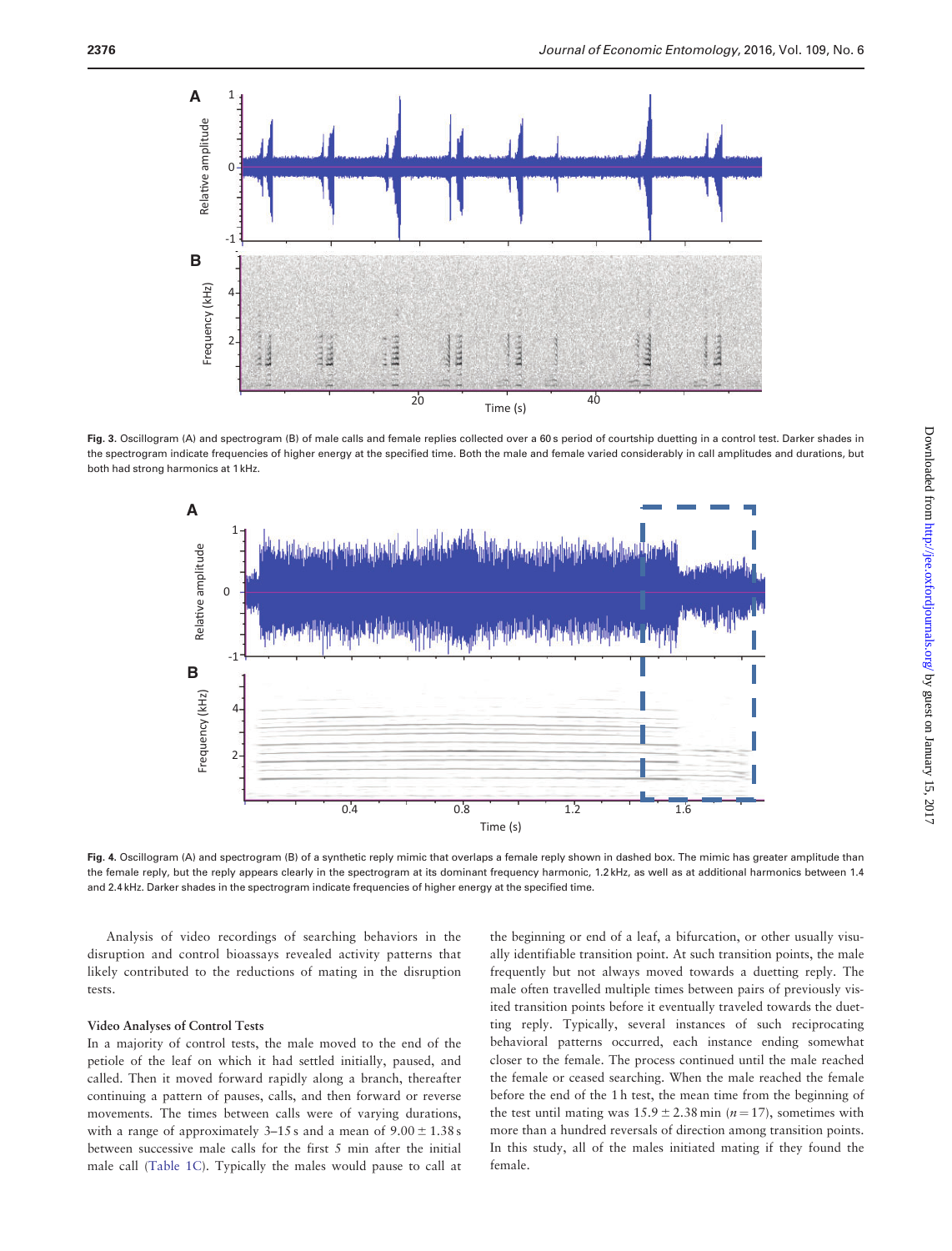#### Video Analyses of Disruption Tests

The males in disruption tests reciprocated multiple times between transition points as in the controls. Now, however, they also had additional choices of moving towards the female or the buzzer, or of reciprocating between them. During the hour of testing, 38% of males in the disruption bioassay eventually contacted the buzzer. The durations between calls at transition points were not significantly different from those in the controls,  $10.1 \pm 1.38$  s [\(Table 1C\)](#page-2-0).

For the 12.5% of males in the disruption bioassay that mated even with interference from the buzzer, the mean time from the beginning of the test until mating was  $24.13 \pm 2.38$  min ([Table 1A\)](#page-2-0). This is a longer duration than in the control, in accordance with the Cox proportional hazards analysis, which determined that the percentages remaining unmated over time in the control was significantly lower than in the disruption bioassay. It should be noted also that, combining the counts of males contacting the buzzer with the counts of males mating with females into a single category of 'orientation success,' the difference between the proportions of orientation in the disruption bioassay and the control, 0.5 versus 0.567 were not significantly different (Pearson  $\chi^2$  = 0.276, df = 1, P = 0.599), lending support to a hypothesis that the males believed the buzzer signal was produced by a female conspecific.

## **Discussion**

In this study, females were placed at a typical feeding position near the top of the tree, towards which D. citri have a natural phototactic bias (Sétamou et al. 2011; [Anco and Gottwald 2015](#page-5-0); [Paris et al.](#page-6-0) [2015](#page-6-0)); yet, the response to female mimic signals often overcame the combined response to phototactic stimuli and female reply signals. In disruption tests with successful matings, the male often had moved oppositely towards the buzzer earlier in the assay but, as an active, rapidly moving searcher, had moved into visual range of the female during the search process. Consequently, the overall extent of the search ranges of these males likely contributed to their mating success.

Throughout the mating disruption bioassay, males usually moved preferentially towards the louder, longer reply mimic relative to the weaker, shorter female psyllid response. However, signals are more intense at certain transition or bifurcation points than others in tree structures ([Michelsen et al. 1982](#page-5-0), [Mankin et al. 2008\)](#page-5-0), which may contribute to the frequent reciprocations of males between multiple transition points seen in this study. As discussed in [Mazzoni](#page-5-0) [et al. \(2014\),](#page-5-0) the vibration active space, i.e., the spatial extent over which a signal is detectable to the insect, differs from the spherical airborne puffs or elongated plumes of olfactory active spaces [\(Mankin et al. 1980,](#page-5-0) [Elkinton et al. 1984\)](#page-5-0) or the hemispherical active spaces of terrestrial acoustics ([Schmidt and Balakrishnan](#page-6-0) [2015](#page-6-0)). Rather, it is a network of one- or two-dimensional spaces comprising branch, shoot, and leaf tissues. Vibration amplitude cannot lead the male to the female simply through vibrotaxis, although it can provide directional information. Consequently, the male must employ additional searching mechanisms to successfully find a female in the complex environment of a citrus tree, possibly including attraction to female odors ([Wenninger et al. 2008](#page-6-0), [Martini et al.](#page-5-0) [2014](#page-5-0), [Moghbeli et al. 2014\)](#page-5-0) or to female visual or tactile cues that have not been studied in detail. Even the full range of vibrational frequency and temporal pattern cues that elicit male searching behavior is not yet fully established, although multiple harmonics of the wingbeat frequency appear to be important [\(Mankin et al. 2016](#page-5-0)). A capacity to employ multiple sensory modalities for mate seeking

may have evolved in *D. citri* to mitigate the effects of interference with one or more sensory modalities in different environments or social contexts. Development of a more comprehensive understanding of the entire searching process may improve the capability to disrupt mating as attempts to use vibration disruption technology expand.

The synthetic reply mimic was purposely set higher in amplitude and longer in duration than typical signals produced by females because higher amplitude signals had been demonstrated to have greater disruptive effect in other hemipteran species, e.g., [Polajnar](#page-6-0) [et al. \(2016\)](#page-6-0). A preference for higher-energy calls also may apply to females in hemipteran species [\(Wood et al. 2016\)](#page-6-0). The long duration of the mimic signal did not appear to reduce its attractiveness to males in previous studies [\(Mankin et al. 2013\)](#page-5-0). In addition, the synthetic replies usually were triggered before the females initiated their replies. A short, <0.4 s interval between the end of the male call and the beginning of the female reply is known to be important for mate recognition and location in other Hemiptera ([Kuhelj et al. 2015\)](#page-5-0). The mimic was longer than a typical female reply, 1.49 s compared with 0.408 s [\(Wenninger et al. 2009](#page-6-0)), and often overlapped with the female reply [\(Fig. 4\)](#page-3-0) or ended after the female reply finished, making it difficult for the male to detect any part of her reply. These effects may have contributed to the reduction of mating rate in the disruption bioassay by a mechanism somewhat analogous to noncompetitive pheromone mating disruption ([Miller and Gut 2015\)](#page-5-0). Continuous application of calling signals also would mask signals, but it remains to be tested whether continuous signaling disrupts mating as effectively as reply mimics produced during courtship duets. The difference between disruption by buzzers competing with females or by masking of female signals is akin to the difference between competitive and noncompetitive mating disruption with pheromones (e.g., [Miller and Gut 2015\)](#page-5-0), and the understanding of how these two mechanisms combine to result in mating disruption has never been fully resolved.

It was of interest that in multiple tests, the female ceased replying to the male after the buzzer had produced 1–3 reply mimics. In other studies of hemipteran duetting ([Mazzoni et al. 2009\)](#page-5-0), it was found that females often ceased calling when two males were signaling in rivalry. Instances were observed in [Wenninger et al. \(2009\)](#page-6-0) where two female D. citri replied in response to a male, but usually only one female continued to reply after the second and subsequent male calls. Males responded differently in the presence of a potential competitor in that an inactive male often would begin calling within a few seconds after it detected either a male call or a female or mimic reply, as was noted also by [Zagvazdina et al. \(2015\)](#page-6-0). In other insects that communicate with vibrations (e.g., [De Souza et al. 2011\)](#page-5-0), males are known to exchange signals during agonistic encounters, and the male producing the greatest signal amplitude usually forces the weaker male to exit the courtship arena. Because D. citri adults frequently are observed in aggregations [\(Costa et al. 2010,](#page-5-0) [Sule et al. 2012\)](#page-6-0), it may be worthwhile in future investigations of D. citri courtship to consider effects of conspecific interactions in more detail.

The capability to manipulate and disrupt D. citri courtship signals has considerable potential as a tool for research on the management of this important pest. However, the technology by which disruptive signals could be applied to multiple trees in large citrus groves, as well as the optimal timing of such signals, remains under study. Minishakers were used to activate the top wires of the fences supporting grape vines in recent studies of mating disruption in a grapevine pest, Scaphoideus titanus Ball ([Polajnar et al. 2016\)](#page-6-0). However, the details of implementing such an approach in citrus groves are in an earlier stage of development than for vineyards. It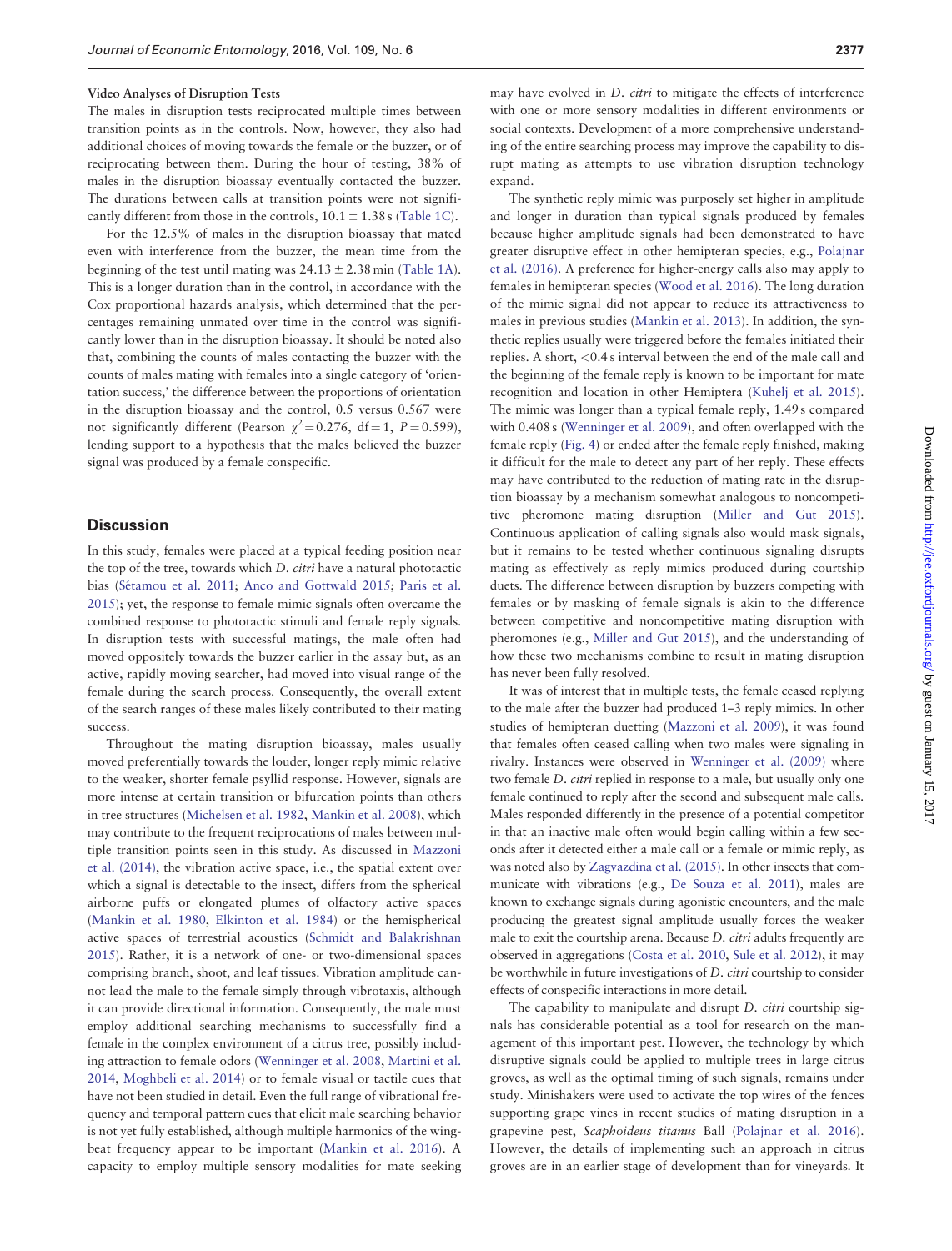<span id="page-5-0"></span>has not been determined whether introduction of wire waveguides within the groves could be accomplished easily without intrusion on management and harvesting operations. Variants of treeshaking technology used to harvest citrus (Gupta et al. 2015), or direct transmissions of vibration into the ground (Kim and Lee 2000) might avoid some of these concerns but have not yet been tested.

A different approach to mating disruption was used by [Saxena](#page-6-0) [and Kumar \(1980\)](#page-6-0), who interrupted mating of Amrasca devastans (Dist.) and *Nilaparvata lugens* Stal using vibrations induced in host plants by  $\sim 80$  dB, 200–300-Hz produced sounds aerially. Unpublished preliminary studies with speaker-produced, 90-dB frequency sweeps confirmed the utility of this approach for D. citri in the laboratory, suggesting potential for future use in field environments. In addition, there is potential for use of alarm or stress vibrations as mating disruptors, as was demonstrated by Hofstetter et al. (2014) with Dendroctonus frontalis Zimmerman, but D. citri has not been observed to produce such signals.

## Acknowledgments

We thank Betty Weaver, Heidi Burnside, Nina Zagvazdina, and Everett Foreman (USDA-ARS-CMAVE), and Mary Dixon and Daniel Shahar (University of Florida) for rearing assistance and technical consultation. Funds for this research were provided by the Florida Citrus Research and Development Fund and National Science Foundation Graduate Research Fellowship DGE-1315138. Mention of a trademark or proprietary product is solely for the purpose of providing specific information and does not constitute a guarantee or warranty of the product by the U.S. Department of Agriculture and does not imply its approval to the exclusion of other products that may also be suitable. The USDA is an equal opportunity employer.

## References Cited

- Anco, D. J., and T. R. Gottwald. 2015. Within orchard edge effects of the azimuth of the sun on Diaphorina citri adults in mature orchards. J. Citrus Pathol. 2: iocv\_journalcitruspathology\_28535.
- Boina, D. R., and J. R. Bloomquist. 2015. Chemical control of the Asian citrus psyllid and of huanglongbing disease in citrus. Pest Manag. Sci. 71: 808–823.
- Charif, R. A., A. M. Waack, and L. M. Strickman. 2008. Raven Pro 1.3 user's manual. Cornell Laboratory of Ornithology, Ithaca, NY.
- Čokl, A. A., and J. G. Millar. 2009. Manipulation of insect signaling for monitoring and control of insect pests, pp. 279–316. In I. Ishaaya and A. R. Horowitz (eds.), Biorational control of arthropod pests. Springer, Berlin.
- Costa, M. G., J. C. Barbosa, P. T. Yamamoto, and R. M. Leal. 2010. Spatial distribution of Diaphorina citri Kuwayama (Hemiptera: Psyllidae) in citrus orchards. Sci. Agric. (Piracicaba, Braz.). 67: 546–554.
- Cox, D. R. 1972. Regression models and life tables (with discussion). J. R. Stat. Soc. Ser. B. 34: 187–220.
- Coy, M. R., L. Bin, and L. L. Stelinski. 2016. Reversal of insecticide resistance in Florida populations of Diaphorina citri (Hemiptera: Liviidae). Fla. Entomol. 99: 26–32.
- De Souza, L. R., M. K. Kasumovic, K. A. Judge, and G. K. Morris. 2011. Communicating male size by tremulatory vibration in a Columbian rainforest katydid Gnathoclita sodalis (Orthoptera, Tettigoniidae). Behaviour 148: 341–357.
- Dutt, M., G. Barth, M. Irey, and J. Grosser. 2015. Transgenic citrus expressing an Arabidopsis NPR1 gene exhibit enhanced resistance against huanglongbing (HLB, citrus greening). PLoS One 10: eo137134 (doi: 20.1371/ journal.pone.0137134).
- Elkinton, J. S., R. T. Cardé, and C. J. Mason. 1984. Evaluation of timeaveraged dispersal models for estimating pheromone concentration in a deciduous forest. J. Chem. Ecol. 10: 1081–1108.
- Eriksson, A., G. Anfora, A. Lucchi, F. Lanzo, and M. Virant-Doberlet. 2012. Exploitation of insect vibrational signals reveals a new method of pest management. PLoS One. 7: e32954 (doi: 10.1371/journal.pone.0032954).
- Grafton-Cardwell, E. E. 2015. The status of citrus IPM in California. Acta Hortic. 1065: 1083–1090.
- Gupta, S. K., R. Ehsani, and N. H. Kim. 2015. Optimization of a citrus canopy shaker harvesting system: properties and modeling of tree limbs. Trans. ASABE 58: 971–985.
- Hall, D. G., M. L. Richardson, E. D. Ammar, and S. E. Halbert. 2013. Asian citrus psyllid, Diaphorina citri, vector of citrus huanglongbing disease. Entomol. Exp. Et Appl. 146: 207–223.
- Hofstetter, R. W., D. D. Dunn, R. McGuire, and K. A. Potter. 2014. Using acoustic technology to reduce bark beetle reproduction. Pest Manag. Sci. 70: 24–27.
- Kim, D. S., and J. S. Lee. 2000. Propagation and attenuation characteristics of various ground vibrations. Soil Dyn. Earthq. Eng. 19: 115–126.
- Korinšek, G., M. Derlink, M. Virant-Doberlet, and T. Tuma. 2016. An autonomous system of detecting and attracting leafhopper males using speciesand sex-specific substrate borne vibrational signals. Comput. Electron. Agric. 123: 29–39.
- Kuhelj, A., M. de Groot, A. Blejec, and M. Virant-Doberlet. 2015. The effect of timing of female vibrational reply on male signalling and searching behaviour in the leafhopper Aphrodes makarovi. PLoS One. 10: e0139020 (doi: 101371/journal.pone.0130920).
- Liao, Y. C., and M. M. Yang. 2015. Acoustic communication of three closely related psyllid species. A case study in clarifying allied species using substrate-borne signals (Hemiptera: Psyllidae: Cacopsylla). Ann. Entomol. Soc. Am. 108: 902–911.
- Lubanga, U. K., C. Guédot, D. M. Percy, and M. J. Steinbauer. 2014. Semiochemical and vibrational cues and signals mediating mate finding and courtship in Psylloidea (Hemiptera): a synthesis. Insects 5: 577–595.
- Mankin, R. W. 2012. Applications of acoustics in insect pest management. CAB Reviews 7: 001.
- Mankin, R. W., B. B. Rohde, and S. A. McNeill. 2016. Vibrational duetting mimics to trap and disrupt mating of the devastating Asian citrus psyllid insect pest. Proc. Meet. Acoust. 25: 010006.
- Mankin, R. W., B. B. Rohde, S. A. McNeill, T. M. Paris, N. I. Zagvazdina, and S. Greenfeder. 2013. Diaphorina citri (Hemiptera: Liviidae) responses to microcontroller-buzzer communication signals of potential use in vibration traps. Florida Entomol. 96: 1456–1555.
- Mankin, R. W., M. T. Smith, J. M. Tropp, E. B. Atkinson, and D. Y. Jong. 2008. Detection of Anoplophora glabripennis (Coleoptera: Cerambycidae) larvae in different host trees and tissues by automated analyses of soundimpulse frequency and temporal patterns. J. Econ. Entomol. 101: 838–849.
- Mankin, R. W., K. W. Vick, M. S. Mayer, J. A. Coffelt, and P. S. Callahan. 1980. Models for dispersal of vapors in open and confined spaces. Applications to sex pheromone trapping in a warehouse. J. Chem. Ecol. 6: 929–950.
- Martini, X., E. H. Kunhs, A. Hoyte, and L. L. Stelinski. 2014. Plant volatiles and density-dependent conspecific female odors are used by Asian citrus psyllid to evaluate host suitability on a spatial scale.Arthropod-Plant Interact. 8: 453–460.
- Mazzoni, V., A. Eriksson, G. Anfora, A. Lucchi, and M. Virant-Doberlet. 2014. Active space and the role of amplitude in plant-borne vibrational communication, pp. 125–145. In R. B. Cocroft, M. Gogala, P.S.M. Hill, and A. Wessel (eds.), Studying vibrational communication. Springer, New York.
- Mazzoni, V., J. Prešern, A. Lucchi, and M. Virant-Doberlet. 2009. Reproductive strategy of the Nearctic leafhopper Scaphidoideus titanus Ball (Hemiptera: Cicadellidae) Bull. Entomol. Res. 99: 401–413.
- Michelsen, A., F. Fink, M. Gogola, and D. Traue. 1982. Plants as transmission channels for insect vibrational songs. Behav. Ecol. Sociobiol. 11: 269–281.
- Miller, J. R., and L. J. Gut. 2015. Mating disruption for the 21st century: matching technology with mechanism. Environ. Entomol. 44: 427–453.
- Moghbeli, A., M. Ziaaddini, M. A. Jalali, and J. P. Michaud. 2014. Sex specific responses of Asian citrus psyllid to volatiles of conspecific and hostplant origin. J. Appl. Entomol. 138: 500–509.